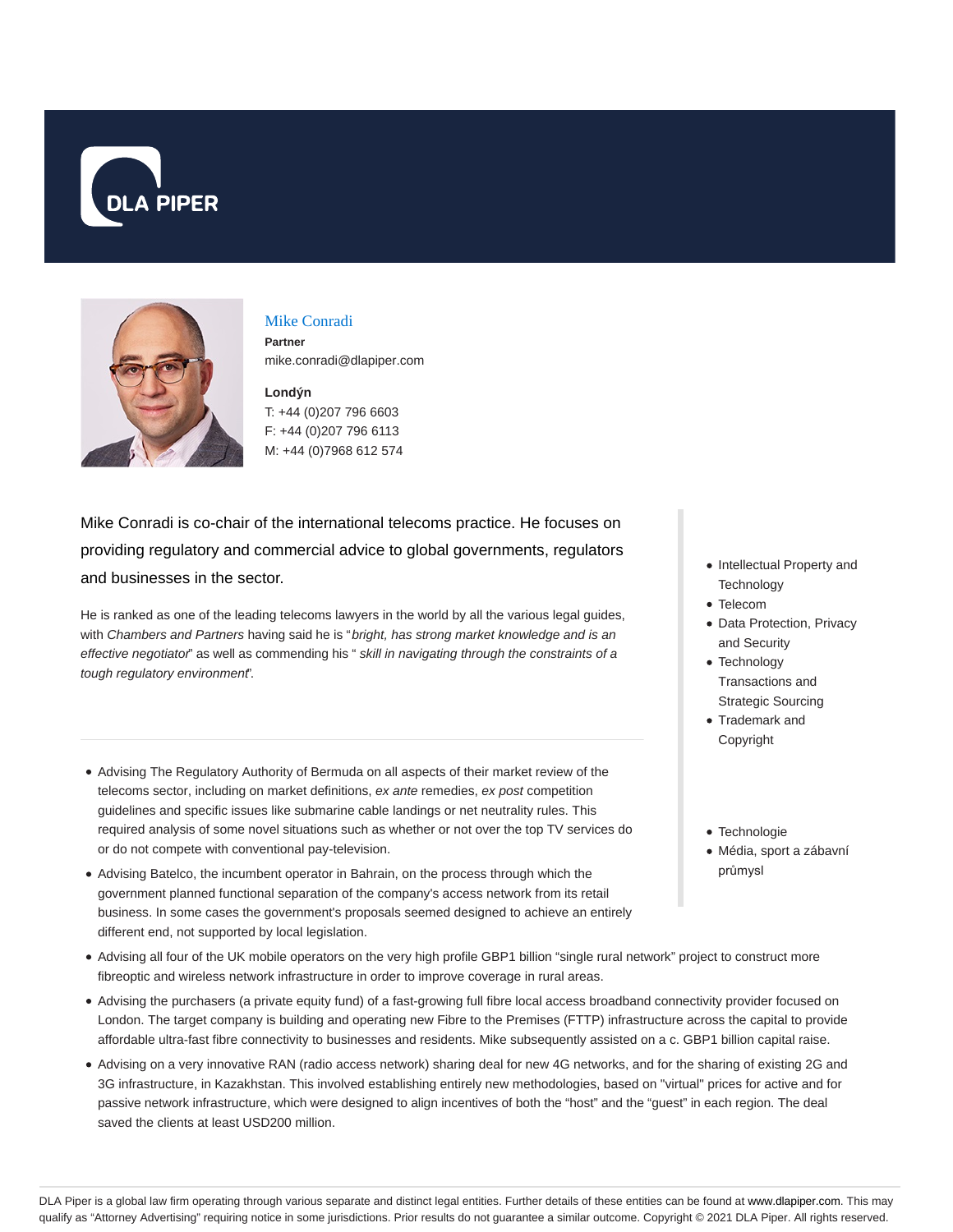- Advising a European mobile operator on a large project to construct an LTE network and then the outsource management of the network infrastructure. The vendor was Huawei though other bidders as part of the tender included Ericsson and ZTE and the contract was valued in excess of EUR500 million.
- Advising on the competitive procurement of a US\$1bn digital business support system (DBSS) for use by a group of companies within an international telecoms group for use in more than 5 countries over a 7 year period. This involved using the DLA Piper "Key Business Terms" online tool, which is designed to maximise a customer's negotiating leverage at the time a tender is most competitive, without incurring significant time or legal costs. We completed the whole procurement in less than 4 months.
- Advising on acquisition by BTG Pactual of the Globenet South American fibreoptic cable system in Brazil (c. USD750 million) the largest ever purely submarine cable acquisition with many interesting features (it was structured as a sale and leaseback - using a model that had never before been applied to this sector).
- Advising on the Hibernia Express low-latency trans-Atlantic fibreoptic system (USD200 million) where our work included the system supply negotiations - these had some very unique features because of the overriding need to achieve the latency target; we also advised an equity investor in the overall company.

## **REFERENCE**

# profesní kvalifikace

Solicitor of the Senior Courts of England and Wales

## uznání

Mike is ranked as a leading telecoms lawyer by various legal guides, with Chambers having described his "ability to grasp complex technical points quickly", as well as commending his "skill in navigating through the constraints of a tough regulatory environment". The guides have also said that he is "bright, has strong market knowledge and is an effective negotiator".

## vzdělání

Oxford University, Politics Philosophy and Economics

## členství

Admitted to the roll in New South Wales, Australia and in the Republic of Ireland

# **AKTUALITY**

# publikace

**Digital infrastructure in a post-pandemic world**

### 01 July 2021

TechLaw Podcast

In episode 39 of our TechLaw podcast series Sean Williams, Chairman of London-based fibre networks, G.Network Communications and Grain Connect Limited, joins DLA Piper partner, Mike Conradi, to discuss the recent explosion in demand for fibre networks in light of the pandemic. This fascinating exchange sheds light on the ever growing need for stable and resilient broadband connectivity along with the investment opportunity it presents over the next five years. Join Sean and Mike as they continue the conversation at our fifth European Technology Summit on the 5th October 2021.

DLA Piper TechLaw Podcast Series · Digital infrastructure in a post-pandemic world

DLA Piper is a global law firm operating through various separate and distinct legal entities. Further details of these entities can be found at www.dlapiper.com. This may qualify as "Attorney Advertising" requiring notice in some jurisdictions. Prior results do not guarantee a similar outcome. Copyright @ 2021 DLA Piper. All rights reserved.